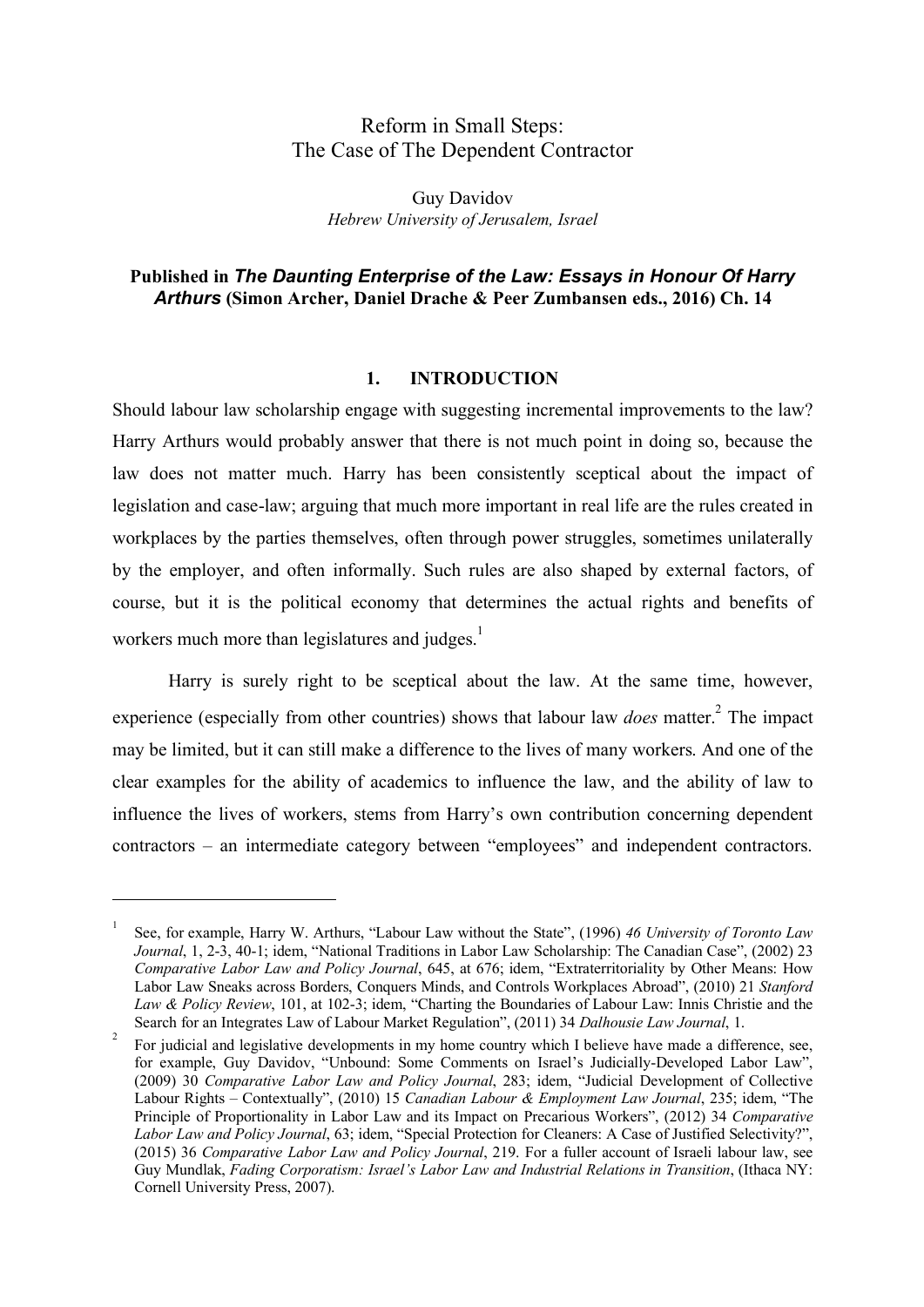The binary divide between the two traditional categories has crucial importance for people who work for others: either they enjoy the protection of numerous regulations (if they fall into the scope of "employees"), or they fall completely out of labour law's sight. Yet, in real life, the distinctions between different workers are hardly binary. So, the need for a more nuanced regulatory apparatus becomes clear.

The goal of this chapter is to assess briefly two concrete proposals made by Harry for the adoption of an intermediate category between "employees" and independent contractors. I start by describing the original proposal, then move to explain the logic behind intermediate categories in this area, before assessing the Canadian legislated definition (which adopted Harry's proposal to some extent), explaining its deficiencies. I then move to analyze a more recent proposal made by Harry for the adoption of an intermediate category (along the same lines), suggesting some amendments that could further improve it.

### **2. FROM LAW REVIEW TO LAW**

In 1965, exactly half a century ago, Harry published an article analysing the situation of those who were legally considered "independent contractors", but who, in practice, were economically vulnerable, just like employees.<sup>3</sup> He called this group of workers "dependent" contractors" (following Swedish legislation and literature), and showed how competition laws that prevent them from bargaining collectively are problematical. He argued that the law should be changed to conform better to economic reality and thereby redress the unequal distribution of private power, a problem which impacted the dependent contractors alongside employees. This was a relatively rare incident; Harry's insightful articles usually offer a critical analysis of the law, rather than making concrete reform proposals – as can be expected from his scepticism.<sup>4</sup> Nonetheless, this particular call for reform was exceptionally successful.

Very few academics can claim to have led directly to significant changes in legislation. Harry's article had this remarkable impact. Between 1972 and 1977, seven Canadian jurisdictions adopted provisions allowing dependent contractors to bargain

<sup>3</sup> Harry Arthurs, "The Dependent Contractor: A Study of the Legal Problems of Countervailing Power", (1965) 16 *University of Toronto Law Journal*, 89.

<sup>4</sup> Harry did, of course, make concrete reform proposals as a commissioner appointed by the Government; see, most notably, Harry Arthurs, *Fairness at Work: Federal Labour Standards for the 21st Century*, (2006), available at: http://www.labour.gc.ca/eng/standards\_equity/st/pubs\_st/fls/pdf/final\_report.pdf.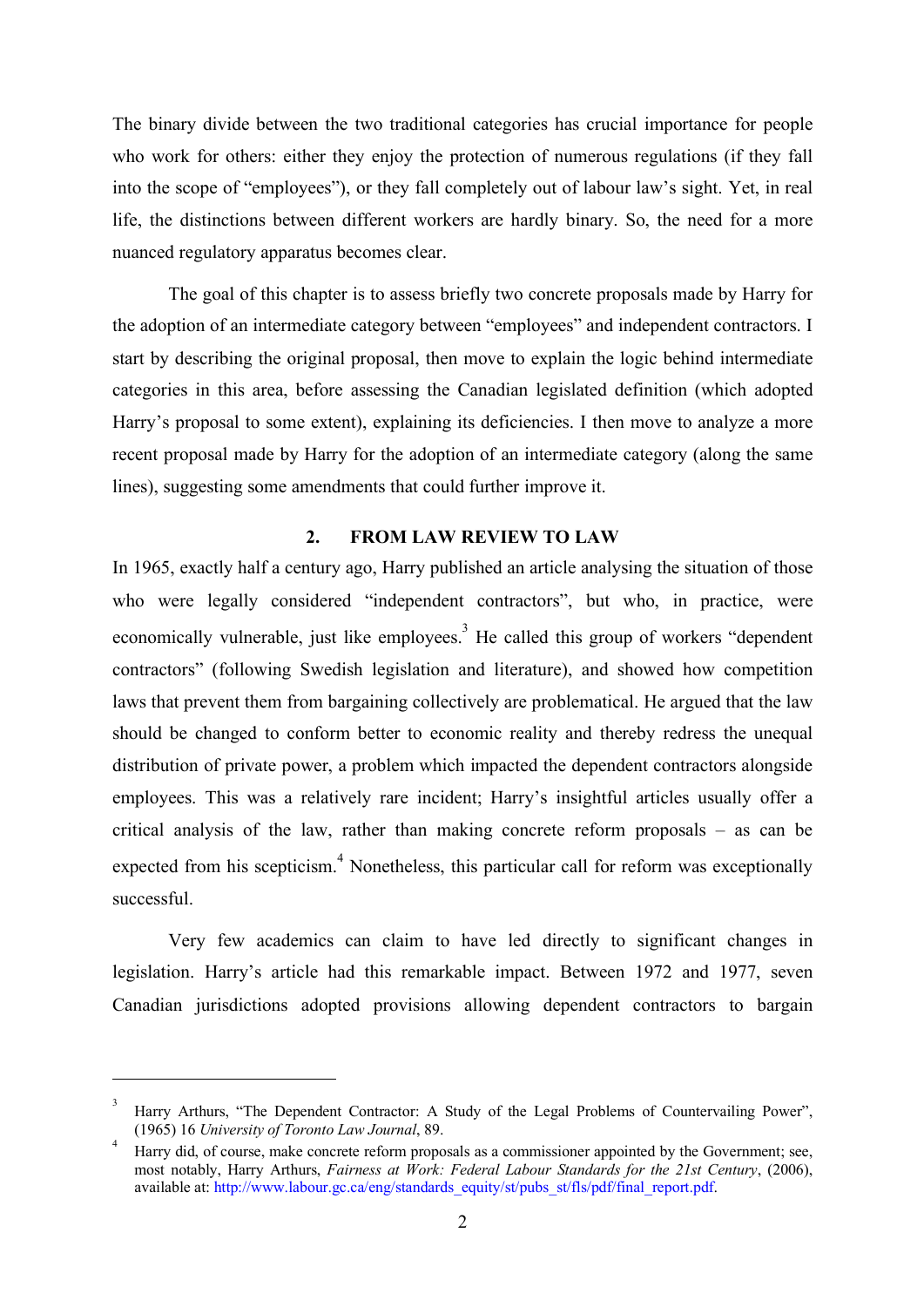collectively.<sup>5</sup> The direct result was to bring some people who would otherwise be considered independent contractors partially into the scope of labour law. For example, truck owneroperators working for one major client could now join forces with others in their situation, bargain collectively and (if need be) strike – all methods that are illegal for independent contractors.

How much difference did it make? It is difficult to measure it empirically. It has been argued that adding the new category was not necessary, because, by the mid-1970s, there was a growing tendency to interpret the term "employee" in a broader and more purposive fashion anyway (in some part, thanks to Harry's article). However, it is doubted that these developments were so sweeping, $\frac{7}{2}$  and, in any case, the new category has opened the way for further broadening. Thus, for example, at least in some jurisdictions, even those who have their own employees can be dependent contractors, $\delta$  which was surely not possible within the concept of "employee" as interpreted by Canadian courts. Further evidence that the new category makes a difference can be learned from the fact that commissions reviewing employment laws in British Columbia and at federal level have recommended using similar categories to extend the coverage of employment standards as well.<sup>9</sup> Such recommendations, which were based upon in-depth reviews of problems encountered by workers in practice, suggest that the scope of the "employee" category is far from satisfactory.

## **3. WHY ANOTHER LEGAL CATEGORY?**

In recent years, a growing number of countries have adopted an intermediate category similar to dependent contractors.<sup>10</sup> In some cases, this was introduced as a "solution" to the failure of

<sup>5</sup> Michael Bendel, "The Dependent Contractor: An Unnecessary and Flawed Development in Canadian Labour Law", (1982) 32 *University of Toronto Law Journal*, 374, at 376-8.

<sup>6</sup> Ibid.

<sup>7</sup> See, generally, Brian A. Langille and Guy Davidov, "Beyond Employees and Independent Contractors: A View From Canada", (1999) 21 *Comparative Labor Law and Policy Journal*, 7; Judy Fudge, Eric Tucker and Leah Vosko, *The Legal Concept of Employment: Marginalizing Workers*, (Report for the Law Commission of Canada, 2002).

<sup>8</sup> See, for example, *Fownes Construction Co. Ltd.* v *Teamsters*, [1974] 1 CLRBR 510 (B.C. Labour Relations Board); *Chauffeurs, Teamsters and Helpers, Local Union 395* v *Northern Resource Trucking Ltd.* (judgment of 23 October 2002, Canada Industrial Relations Board); *Canadian Union of Postal Workers* v *Colispro Inc.* (judgment of 8 April 2013, Canada Industrial Relations Board).<br>9 Mark Thompson, *Rights and Responsibilities in a Changing Workplace, A Review of Employment Standards* 

*in British Columbia* (1994), available at: http://www.qp.gov.bc.ca/govtinfo/thompson.pdf; Arthurs, n. 4 above, Chapter 4. This was also one of the recommendations of Fudge, Tucker and Vosko in their report to the Law Commission of Canada, n. 7 above.

<sup>&</sup>lt;sup>10</sup> See Guy Davidov, Mark Freedland and Nicola Kountouris, "The Subjects of Labor Law: 'Employees' and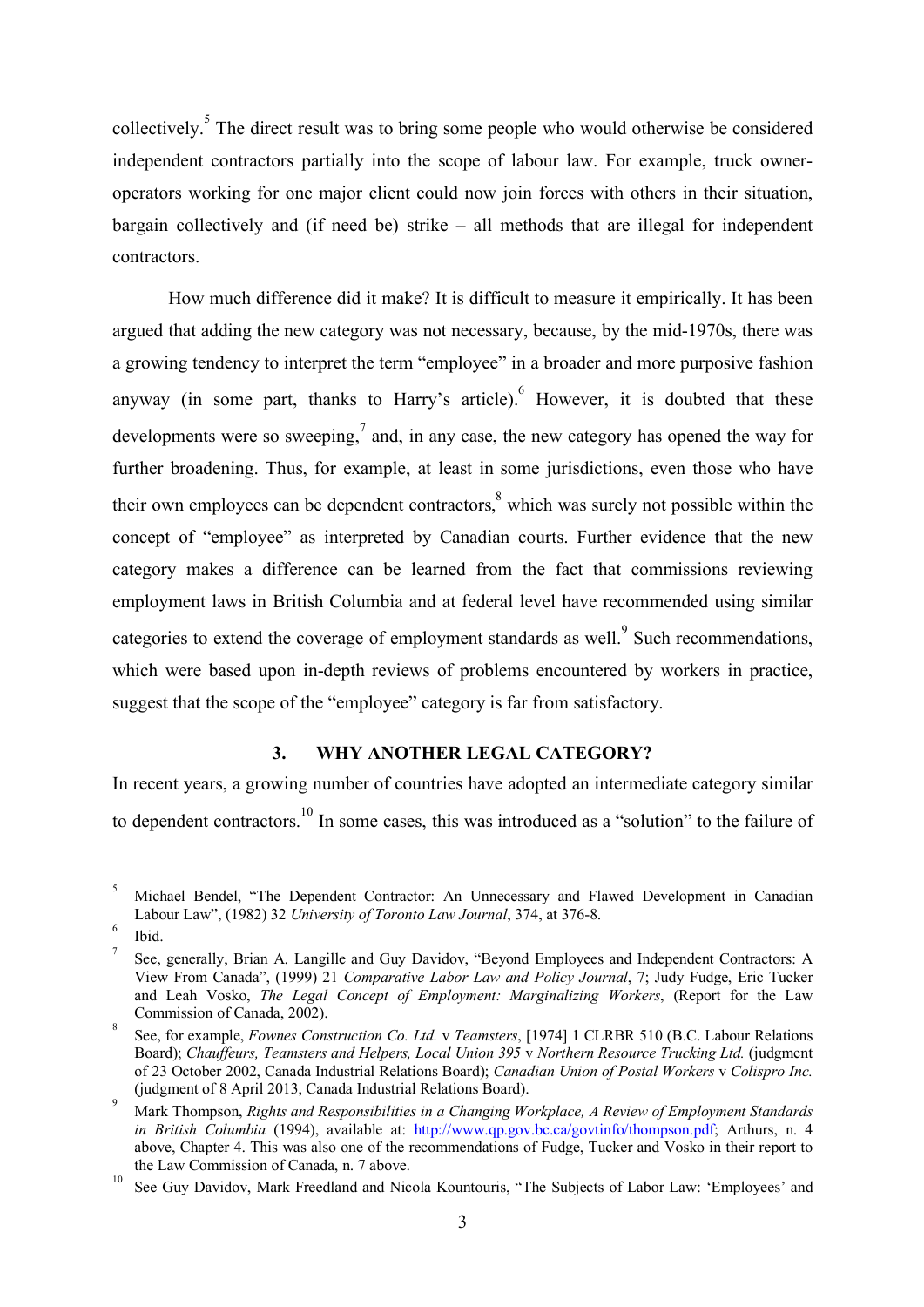courts to interpret the term "employee" in a way that would not exclude numerous workers in atypical arrangements. In such cases, the more appropriate solution would have been to correct the failure directly and thereby broaden the "employee" category. In other legal systems, however, legislatures have recognized the need for an intermediate category, unrelated to any broadening (or lack thereof) of the "employee" group.

Generally, an intermediate category only makes sense when looking "from above" at a spectrum of regulations.<sup>11</sup> When one considers a specific arrangement (say, a right to overtime payments, or vacations, or a minimum wage) then either it applies, or it does not. For the purpose of this specific regulation, there must be a binary divide (does it apply in a given case? Yes or no). This binary divide is customarily described by using the terms "employee" (for "yes") and independent contractor (for "no"). However, assume that there are 10 different regulations related to work, and three different groups of workers: one that, based upon its characteristics and the purpose of these regulations, should be granted access to all 10 regulations; another that, for the same reasons, should be excluded from coverage of all 10 regulations; and a third group that should enjoy only *some* of the regulations (say, five of them), but not others. If this scenario is realistic, then it makes perfect sense to create a separate category for the third group, and to allow people in this group to know that they are entitled to certain work-related rights, but not others.<sup>12</sup>

An intermediate category is, therefore, justified – and indeed required – if (a) labour and employment laws can be separated into groups of regulations with different purposes; (b) workers can be separated into groups with different characteristics; and (c) the distinguishing characteristics of the workers' groups are directly connected with the distinguishing purposes of the regulations' groups. Taking second-order concerns of efficiency and maximizing compliance into consideration, I would also add that (d) a good balance must be struck between universalism and selectivity, based upon the understanding that a system with the same rights to all (universalism) makes it easiest for people to know their rights and

Other Workers", in: Matthew Finkin and Guy Mundlak (eds), *Research Handbook in Comparative Labor Law*, (forthcoming).

<sup>&</sup>lt;sup>11</sup> Guy Davidov, "Freelancers: An Intermediate Group in Labour Law?", in: Judy Fudge, Shae McCrystal and Kamala Sankaran (eds), *Challenging the Legal Boundaries of Work Regulation*, (Oxford-Portland OR: Hart Publishing, 2012), 171.

<sup>&</sup>lt;sup>12</sup> The same logic can be used in the context of a specific piece of legislation, to distinguish between people who are *fully* covered by the legislation, and those covered only *partially*. This was actually the way it was used by Harry (n. 3 above):In the context of labour relations acts, "employees" are granted *full* rights to bargain collectively, while "dependent contractor", he argued, should be granted such rights only in so far as "they share a particular labour market with employees" (at 114).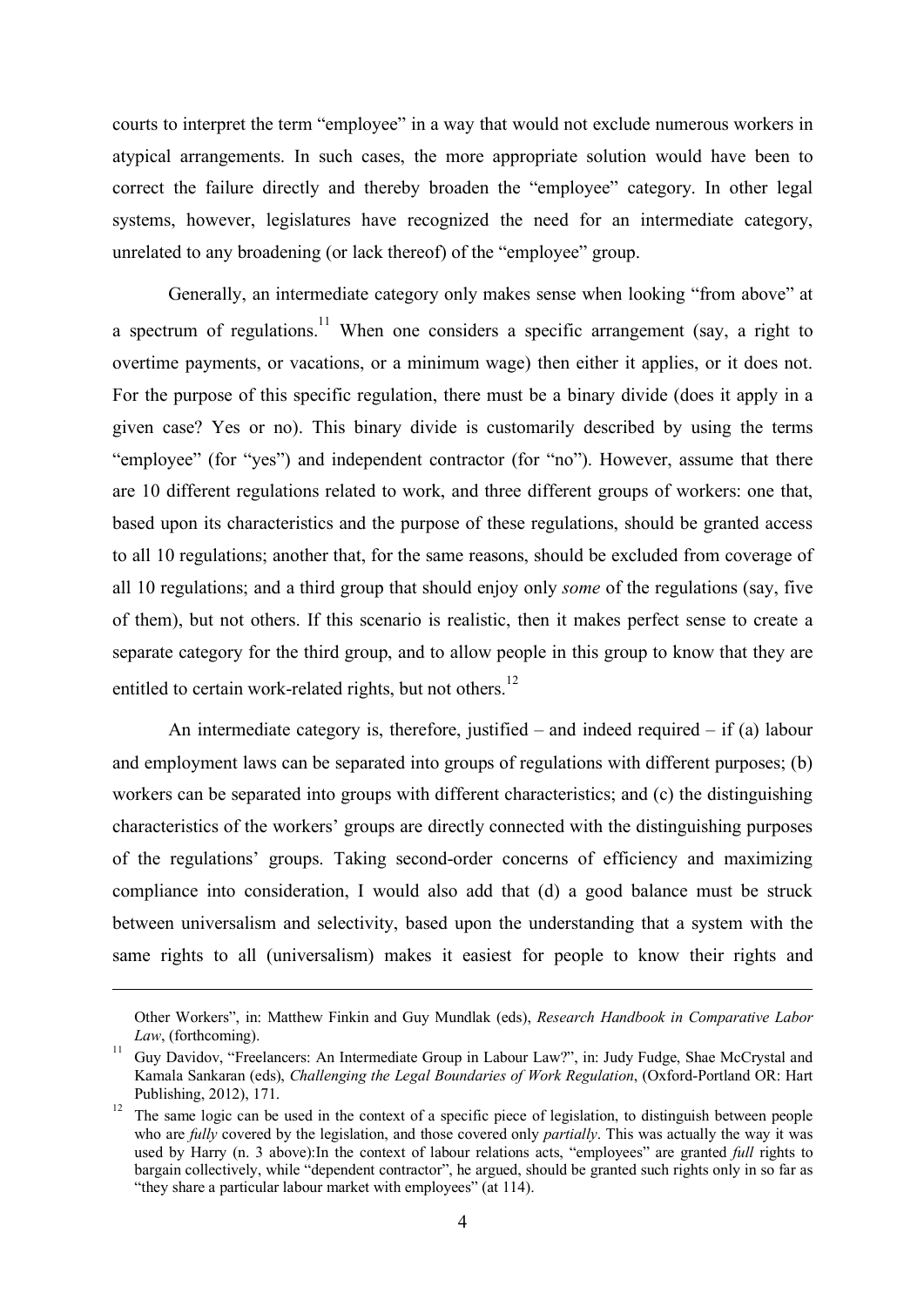obligations, whereas, in contrast, a more nuanced system (with selected laws applied only to selected groups) ensures better targeting of laws to the people who really need them, and prevents the exclusion of people (such as dependent contractors) who need only *partial* protection.<sup>13</sup>

Sounds complex, perhaps, but, in fact, the first two conditions (a and b) are quite obvious. Different laws have different purposes. To be sure, labour and employment laws have an overarching common purpose (whether to address the inequality of bargaining power, or to confront the vulnerability of employees, or to correct market failures, or to enhance capabilities, and so on).<sup>14</sup> But they also have *specific* purposes; the justifications for unjust dismissal laws are not exactly the same as the justifications for working hour regulations, for example. They can be grouped together in several different ways based upon shared goals. Workers also have many different characteristics, depending on their arrangements with their employers, and can be separated into groups in various ways. The second-order condition (d) is also relatively easy to meet in this case. Too many different categories would not achieve a good balance between universalism and selectivity (creating too much indeterminacy); but adding only one intermediate category is very reasonable in this regard. The main question remaining, therefore, is (condition c above) whether there is a connection between a specific intermediate group (in terms of its characteristics) and the goals of *some* labour laws.

Dependency appears to offer this connection. It is not only one of the major characteristics of employment relationships, it also characterizes other work relations. There is a significant group of people that are dependent on one single (or one major) "client", but do not share the other major characteristic of "employees" – subordination (or more broadly, being subject to a structure of governance with democratic deficits).<sup>15</sup> At the same time, dependency is a vulnerability that explains and justifies many work-related regulations, but not all (others can be explained by reference to subordination). There is, therefore, a clear connection between the characteristic and the purpose: workers who are dependent on one single (or one major) client should be included within the coverage of laws that are designed

<sup>13</sup> Guy Davidov, "Setting Labour Law's Coverage: Between Universalism and Selectivity", (2014) 34 *Oxford Journal of Legal Studies*, 543.

<sup>&</sup>lt;sup>14</sup> Guy Davidov, "The Goals of Regulating Work: Between Universalism and Selectivity", (2014) 64 *University of Toronto Law Journal*, 1.

<sup>&</sup>lt;sup>15</sup> Guy Davidov, "The Three Axes of Employment Relationships: A Characterization of Workers in Need of Protection", (2002) 52 *University of Toronto Law Journal*, 357.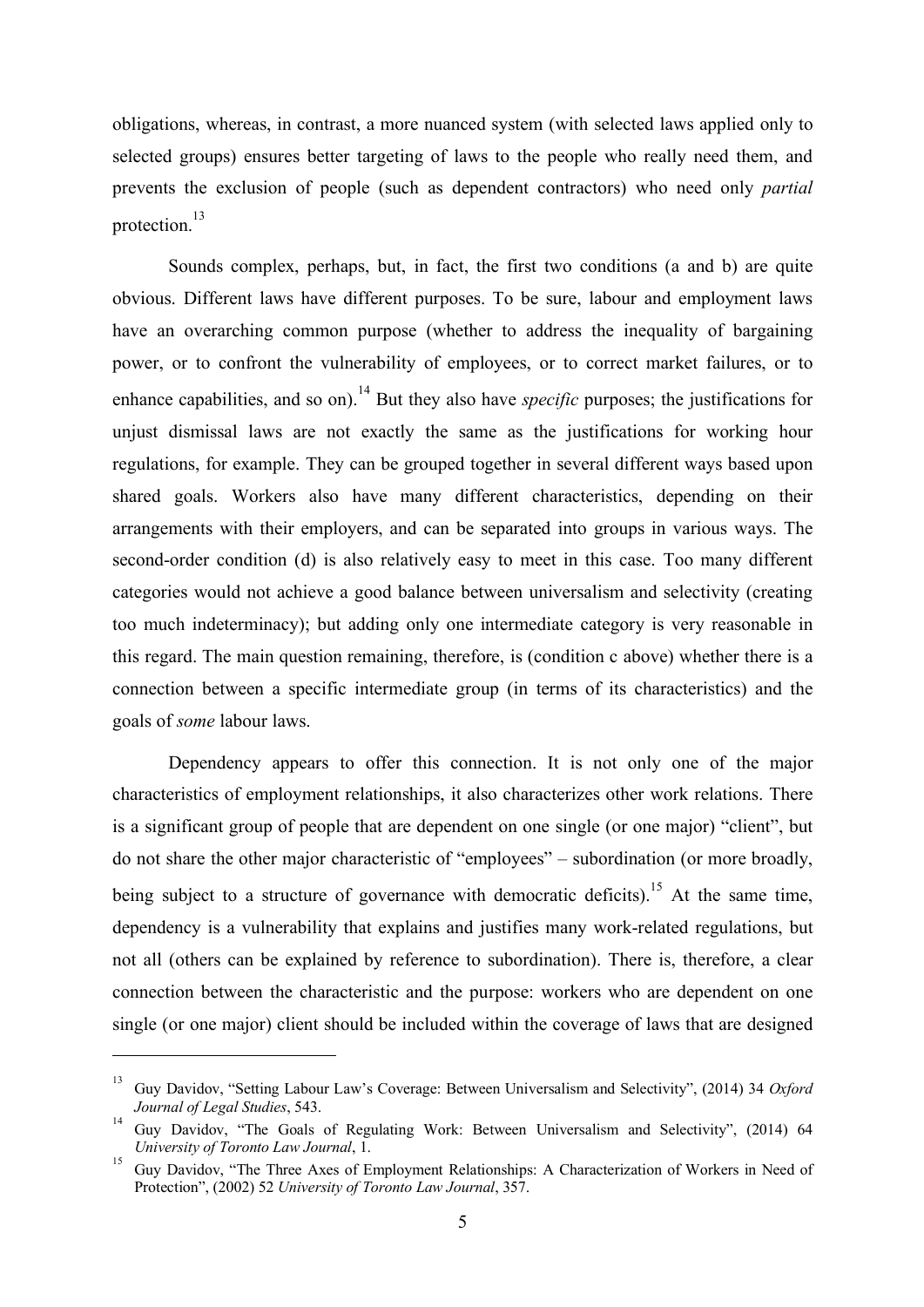to respond to such dependency. It does not have to be the *only* purpose of these regulations, but at least one of the purposes.<sup>16</sup>

Consider the minimum wage, for example. There are several justifications for mandating the payment of a minimum wage, but, at least to some extent, it seems connected to the problem of dependency. If you are dependent on a single employer, this vulnerability means that you have little or no bargaining power, and no ability to spread risks. If you have several clients, you are much more likely to be able to secure a decent wage, or at least you can minimize the risk of non-decent wages by contracting with several different clients. In contrast, subordination is not necessarily relevant. The need for minimum-wage protection is the same whether or not you are subject to daily control or bureaucratic rules of the organization. Consider similarly collective-bargaining laws. The idea behind a law which both allows and encourages collective-bargaining is to allow workers who are dependent on one employer to join forces and attempt to equalize their bargaining power. This seems relevant and justified for all workers in a position of dependency, whether they are also subject to subordination or not. Consider, in contrast, maximum hours regulations, or privacy regulations. These seem justified for workers in a condition of subordination. If you control your own time and are not integrated in the employer's organization, such regulations should not apply; whether there is dependency or not is immaterial.

Seen in this light, it is probably the case that *most* labour and employment laws should cover not only employees but also dependent contractors. But not all; so there is reason to keep the distinction. People who have their own small business – with a significant degree of independence concerning the running of this business – are not "employees", because they are not in a condition of subordination, but, if they are dependent for most of their income on a single client, they need the protection of some (indeed many) labour and employment laws.

## **4. ASSESSING THE CANADIAN DEFINITION**

If the analysis above is accepted, Canadian "dependent contractor" laws are deficient in two important respects.<sup>17</sup> First, they are all limited to collective-bargaining regulations. It is

<sup>&</sup>lt;sup>16</sup> Michael Bendel, n. 5 above, has argued that the "organization test" makes the dependent contractor category redundant, because, if people are an integral part of the organization, they are also dependent on it: "integration into another person's business, the key feature of the test, is a very useful indicator of economic dependence" (at 382). This is usually the case, although not always. But, more importantly, the connection does not exist the other way around. Being part of the organization may usually suggest dependency, but dependency does not mean that one is part of the organization. This is exactly where the intermediate category is needed: to extend protection to people who are dependent even though they are *not* part of the organization.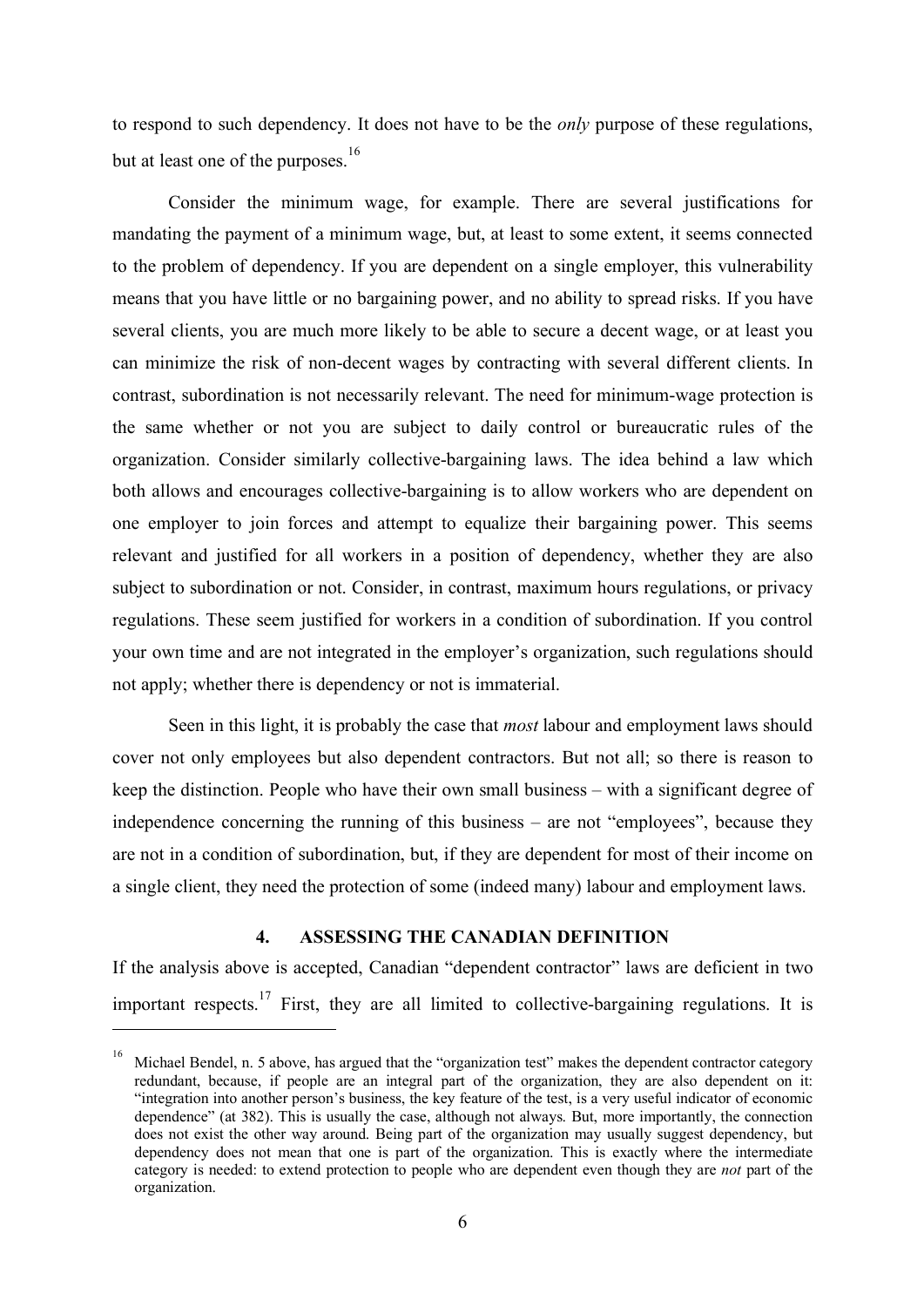difficult to explain why people who are in a position of dependency and need the protection of a union, do not simultaneously need the protection of minimum-wage regulations, or wage-protection provisions (for example) – for the very same reasons. Second, for some reason, all Canadian jurisdictions with "dependent contractor" provisions appear to require a degree of subordination as well. In Ontario, for example, a dependent contractor is someone who "performs work or services for another person… in a position of economic dependence upon, and under an obligation to perform duties for, that person more closely resembling the relationship of an employee than that of an independent contractor".<sup>18</sup> Such definitions do not settle for dependency, but also require "an obligation to perform duties" that resembles an employment relationship. This was (not surprisingly) interpreted by labour boards, in some jurisdictions at least, as a degree of subordination  $19 - a$  requirement which is difficult to justify in my view. If the impact of the category was minimal, as argued by Michael Bendel, $^{20}$  this is probably the main reason.

Harry's proposal did not include the last limitation. He suggested the adoption of the Swedish definition, which expanded collective-bargaining rights to every person "that performs work for another person and thereby occupies in relation to that person a position of dependence essentially similar to that occupied by an employee in relation to his employer".<sup>21</sup> Extending protection to those in a position of dependency – even without subordination – would go a long way not only to connecting the scope of labour and employment laws with their purpose, but also to curbing evasion attempts by employers. It is relatively easy to change a relationship in a way that minimizes subordination, but much less easy to hide dependency where it exists.

As for the first limitation mentioned above – the inclusion of "dependent contractor" provisions only in collective-bargaining laws – it was in line with Harry's proposal at the time. However, in his 2006 report to the Federal Government ("the Arthurs Report"), Harry

<sup>&</sup>lt;sup>17</sup> A third deficiency – limiting the category only to specific sectors (trucking and fishing) – originally existed in the Federal legislation but has later been corrected.

<sup>18</sup> Ontario Labour Relations Act 1995, s. 1.

<sup>19</sup> See references in Langille and Davidov, note 7 above; for a more recent example see *Carpenters Union* v *Contant Construction Inc.* (judgment of Oct. 23, 2009, Ontario Labour Relations Board).

 $^{20}$  Bendel, note 5 above.

<sup>21</sup> Arthurs, note 3 above, 114-5. Interestingly, in Sweden, the definition was later changed and the reference to dependency dropped – the only question now is whether the contractor performs the work "in a position essentially similar to that occupied by an employee" (Axel Adlercreutz and Birgitta Nyström, *Labour Law in Sweden*, (Alphen a/d Rijn: Kluwer International, 2010), 32). However, the new definition, as interpreted by the courts, did not lead to any change in the composition of the categories (ibid.).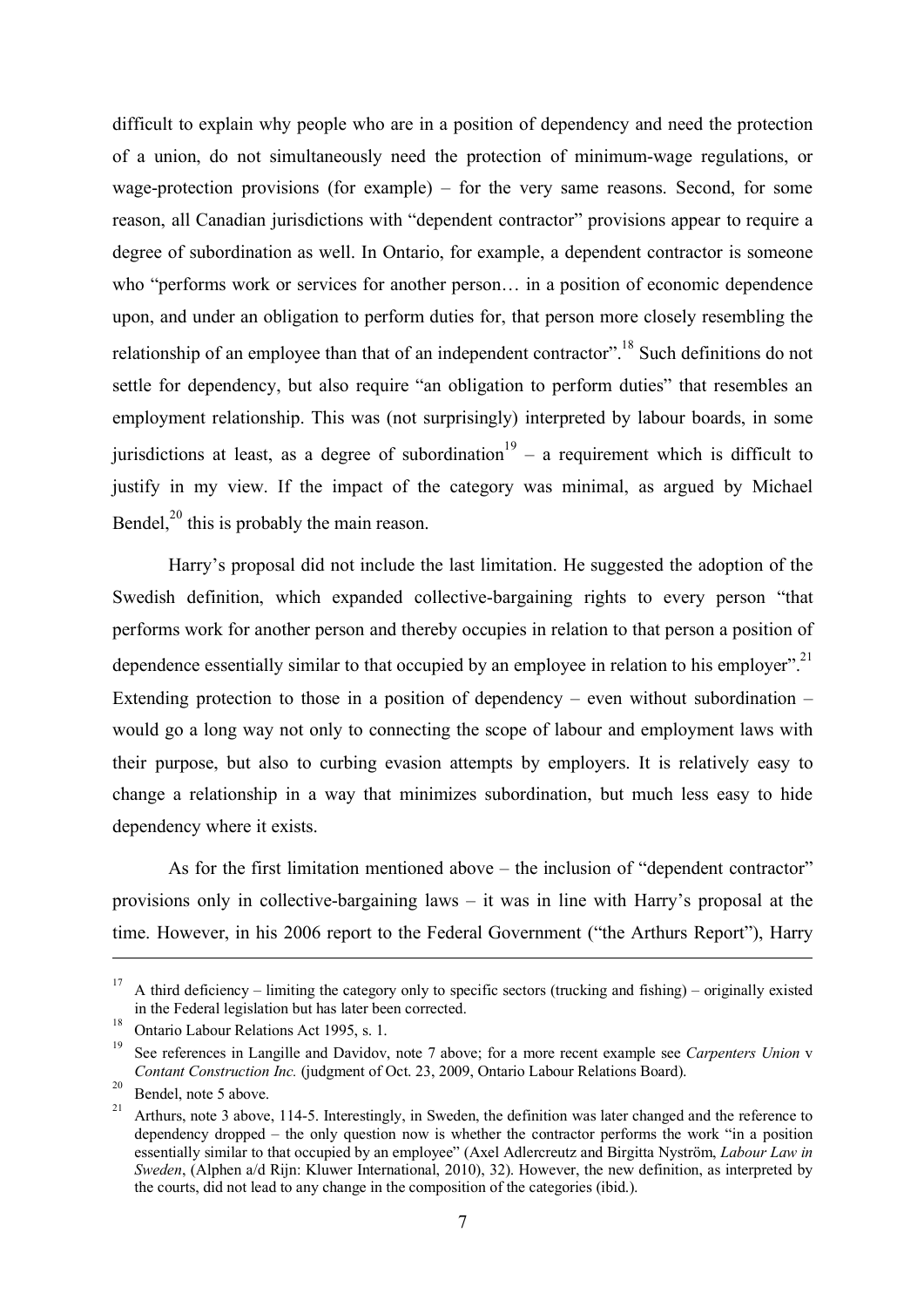recommended an extension of the same idea to employment standards. Interestingly, he preferred not to use the same concept, but a different one: that of "autonomous workers", although he admitted that the categories were very similar.<sup>22</sup>

### **5. THE 'AUTONOMOUS WORKER' PROPOSAL**

The Arthurs Report does not include many details about the proposed new category. This is understandable, given that it covers a broad range of issues and that this is just a small part of them. However, Harry's newest proposal does have several interesting components. First, it avoids the difficult question of how to place the line between the new group and the other legal categories ("employees", on one side, and independent contractors, on the other) by suggesting to define the group based upon *similarity* to employees:

"'Autonomous workers' should be defined… as including persons who perform services comparable to those provided by employees and under similar conditions, but whose contractual arrangements with the employer distinguish them from 'employees'."<sup>23</sup>

Second, although it is made clear that people in this intermediate group will only be eligible for *limited* coverage, the Report avoids the question of which regulations should apply, instead proposing that this will be left for Ministerial decision. Third, it is clarified that "autonomous workers" should not be treated as one group; rather, the Minister should make sector-specific determinations about which regulations should be extended for each subgroup. Fourth and finally, the Report notes that some "autonomous workers" prefer to be left outside the scope of employment law altogether – for various reasons – and such preferences should be taken into consideration (although they are not in themselves determinative).<sup>24</sup>

I agree entirely with Harry that employment standards should be extended, in the sense that *some* of them should apply also to workers who are not employees. And I agree that the best technique to achieve that is through an intermediate category. However, I find the four specific propositions described above problematical.

<sup>&</sup>lt;sup>22</sup> Arthurs, note 4 above, 64.

<sup>&</sup>lt;sup>23</sup> Ibid. This is actually reminiscent of Harry's proposal for a "dependent contractor" definition (see, above, next to note 21).

 $^{24}$  Ibid., 63-4.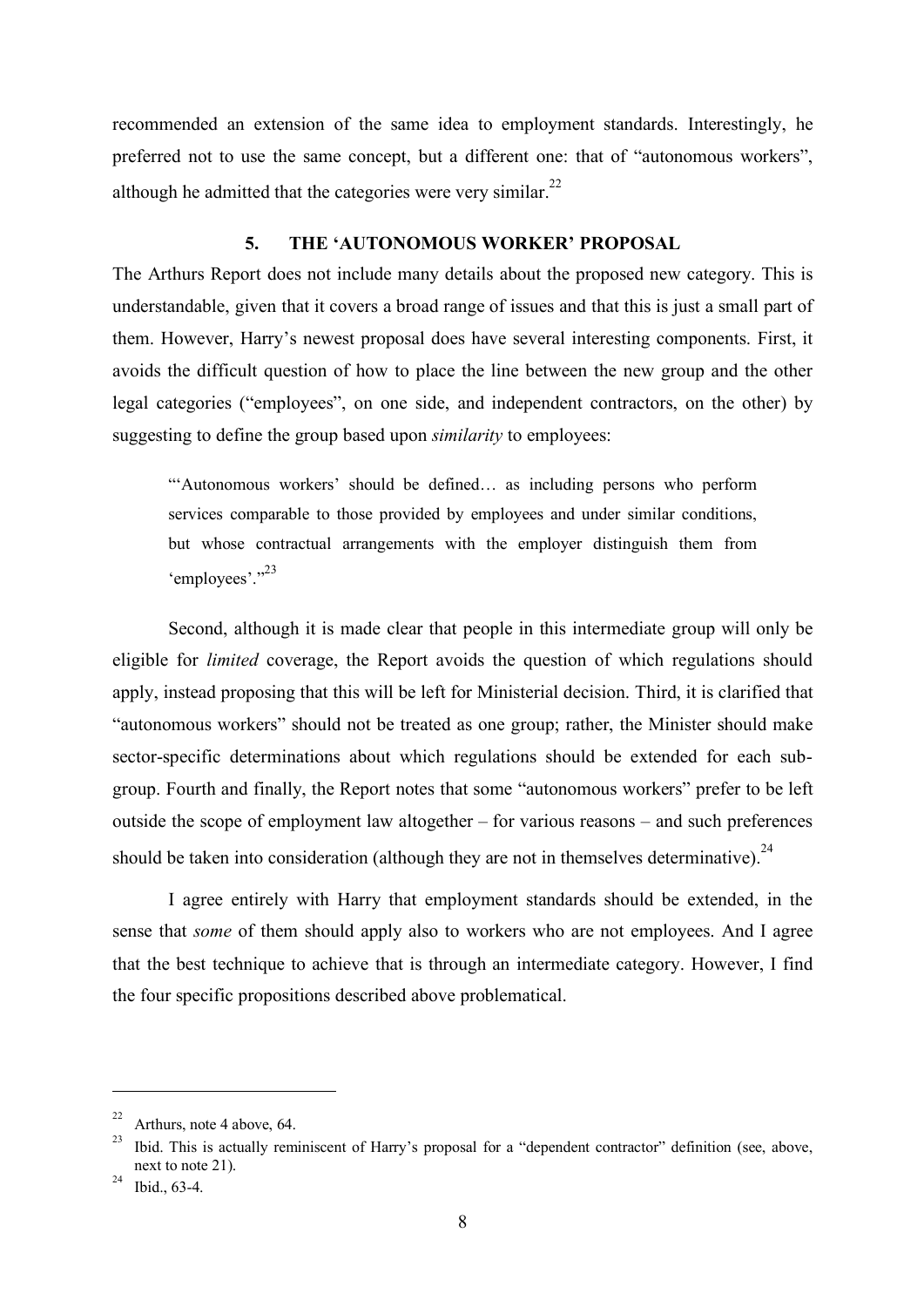First, regarding the distinction between the categories (or how to define the intermediate category): the reliance on "similarity" to employees is likely to lead to narrowing this category without justification, by requiring similarity in terms of subordination as well. Admittedly, the term "autonomous" seems to refer to a lack of subordination (not being part of the organization and not being subject to the control of an employer). But, if the idea is to base the category upon dependency and not require subordination, why not say so explicitly?

Second, concerning the choice of the specific regulations that will apply: I can see the advantage in giving the Minister some flexibility to make corrections on the margins; but giving the Minister the authority to make these determinations in the first place, especially without any guidance, leaves too much to chance.<sup>25</sup> A list of regulations/provisions tied to dependency should be attached to the new category, at least as a default starting-point.

Third, the idea of ensuring sensitivity to context and to unique circumstances and needs, and accordingly creating sector-specific regimes, is logical and understandable in principle. However, bearing in mind also the need to ensure determinacy, to allow people to know their rights and obligations, and to minimize problems of non-compliance, a balance must be struck between universalism and selectivity (as noted above). Some degree of selectivity in terms of sector-specific regulations could be justified,  $2^6$  but breaking the intermediate group into numerous sub-groups takes this too far.

Finally, why should we give any weight to a worker's preference not to be covered by employment standards? The Report gives several explanations for the preference of some self-employed workers not to enjoy such protection. One is that they see themselves as entrepreneurs "and want to be free to hire more employees, expand their operations and increase their profits".<sup>27</sup> Others "value the freedom to work on their own, where and for whom they choose".<sup>28</sup> It is not clear, however, why this is relevant. Surely, there is no intention to limit the ability of small businesses to expand, or to engage with any number of

<sup>&</sup>lt;sup>25</sup> For further discussion, see Judy Fudge, "A Canadian Perspective on the Scope of Employment Standards, Labor Rights, and Social Protection: The Good, the Bad, and the Ugly", (2010) 31 *Comparative Labor Law and Policy Journal*, 253.

<sup>&</sup>lt;sup>26</sup> See, for example, Einat Albin, "Sectoral Disadvantage: The Case of Workers in the British Hospitality Sector" (Unpublished Ph.D dissertation, University of Oxford, 2010); Guy Davidov, "Special Protection for Cleaners: A Case of Justified Selectivity?", (2015) 36 *Comparative Labor Law and Policy Journal*, 219.

<sup>&</sup>lt;sup>27</sup> Arthurs, note 4 above, 62.

Ibid.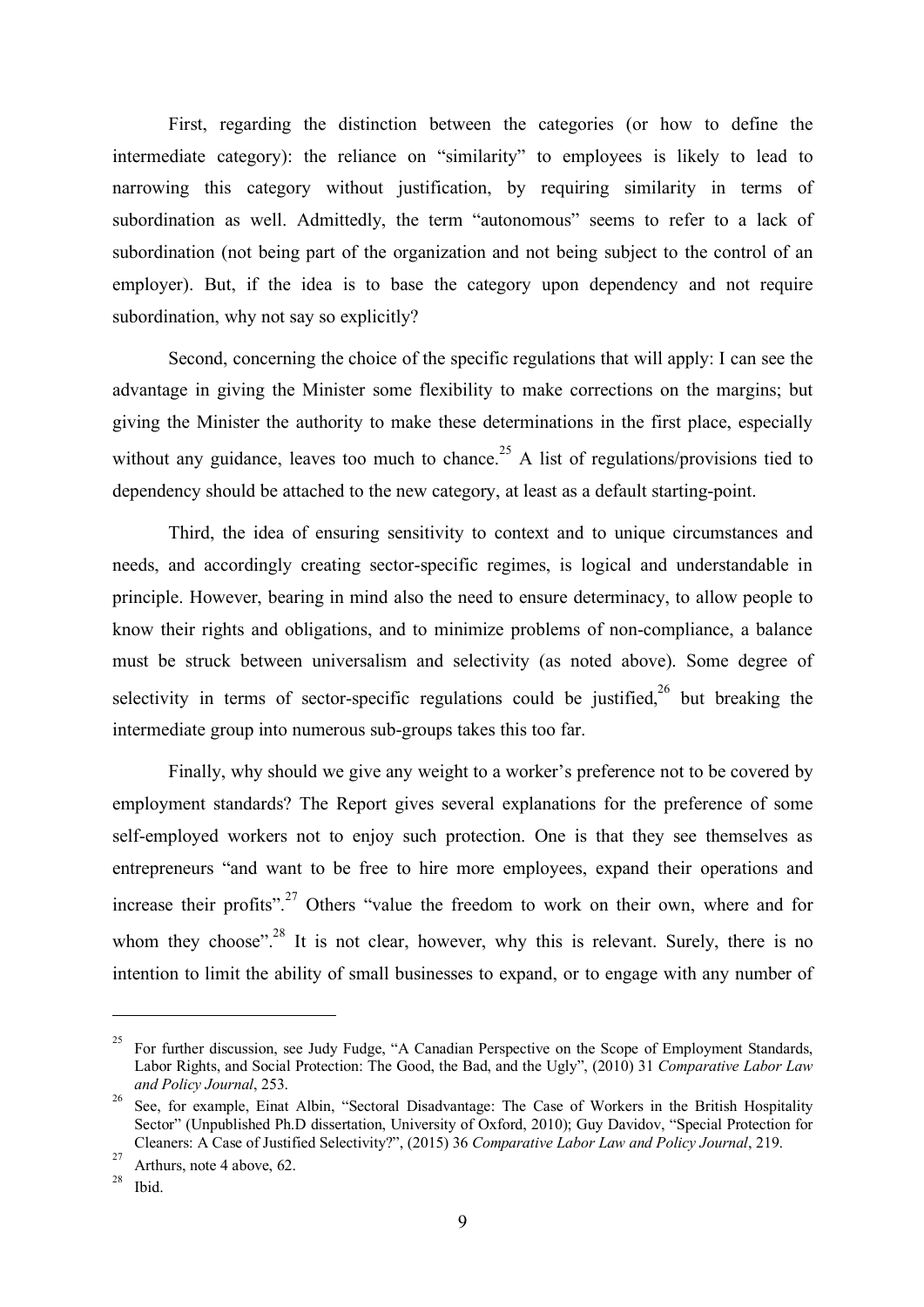clients as they like. If the law stipulates that people in a certain arrangement (for example, dependency on one client) are covered by some employment laws, it does not mean that they are prevented from changing their arrangements. If you are *not* dependent on one client anymore, you will not be covered. If you *are* dependent, you will enjoy some protection, and it does not limit your ability to change your work arrangements.

Another reason mentioned in the Report for the lack of enthusiasm among some of the self-employed (specifically, truck owner-operators) is the fact that, as independent contractors, they enjoy the ability to deduct expenses, *i.e.*, they enjoy some tax advantages not available to employees.<sup>29</sup> However, from a purposive point of view (which the Report certainly adopts in other parts), there is no necessary connection between the tax regime and employment standards. One could be an "employee" for the purposes of employment standards and simultaneously an independent contractor for tax purposes. And, in any case, we do not usually allow people to choose the tax regime to which they are subject. In tax law just as in employment law, you can choose the work arrangements (or other economic arrangements) as you wish, but the legal implications are determined by law and not by choice.

The Report indeed concludes that "autonomous workers" should be covered (to some extent) by employment standards, whether they want it or not – to protect their basic right to decent working conditions, and also to protect employees from unfair competition.<sup>30</sup> It is therefore surprising that the Report goes on to say that:

"although some autonomous workers in the trucking sector are apparently anxious not to be covered… other autonomous workers in other sectors may have different needs or views. It should be possible to treat the two groups differently."<sup>31</sup>

I would argue that one's preferences about the legal rules that shall apply to him or her are entirely irrelevant to the normative discussion in this context.

#### **6. CONCLUSION**

Harry spent some of his celebrated career arguing, convincingly, that legislation and judicial decisions do not matter much. However, for me, some optimism about the power of the law

 $^{29}$  Ibid., 63.

 $\frac{30}{31}$  Ibid., 63-4.

Ibid., 64.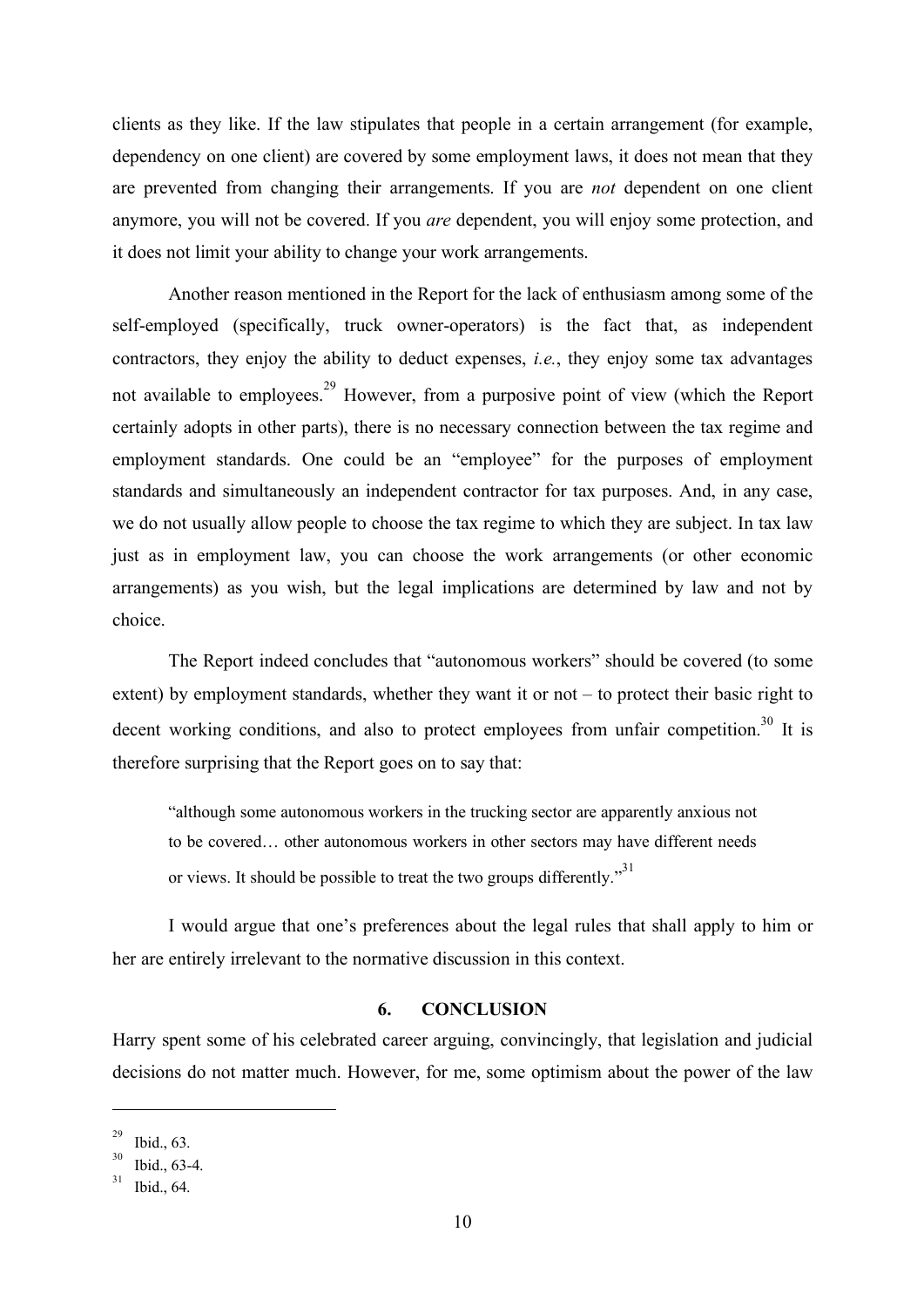keeps creeping in. The "dependent contractor" category is one example for law's impact which I could not resist invoking because it involves Harry's own impact on the development of the law.

Canadian laws which implemented Harry's proposal to add an intermediate category of "dependent contractors" undoubtedly made *some* difference. I have argued, however, that they were limited by the legislatures in several respects, which significantly muted their potential. I then moved to consider Harry's more recent proposal for an intermediate category, and suggested several ways in which it could, in my view, be improved. Notwithstanding these concrete comments, Harry's contribution to this topic – with his 1965 article and then the 2006 Report – has been fantastic, as in so many other labour law areas.

In a recent article, Harry suggested as a "thought experiment" to re-conceptualise labour law as a broader legal field, integrated with other areas of law that share a single basic idea – addressing the problem of economic subordination.<sup>32</sup> In this vision, tenants, consumers, farmers and small investors all share similar difficulties/vulnerabilities in a capitalistic society, which the law can redress in one integrated form, encouraging new alliances. Translated into legal language, this would lead to the breaking of legal distinctions. The category of "dependent contractors" which Harry championed half a century earlier can thus be seen as a first step in a much bigger project.

In recent years, others have suggested more specifically to extend labour laws to independent contractors, as well as other people who work for others – such as small vendors. Elsewhere, I have argued that such proposals will end up diluting the protections currently enjoyed by employees – because the differences from other groups will necessitate lowering the legal obligations to the lowest common denominator.<sup>33</sup> But while I do not support the wholesale dissolving of legal distinctions in this area, I wholeheartedly agree that *some*  labour and employment laws should be extended to non-employees. This first step, which Harry has so capably advanced in Canada, has been gaining increased acceptance in various countries. The adoption of intermediate categories – designed specifically to extend labour and employment protections to broader groups – is becoming more crucial because of the

<sup>&</sup>lt;sup>32</sup> Harry Arthurs, "Labor Law as the Law of Economic Subordination and Resistance: A Thought Experiment", (2013) 34 *Comparative Labor Law and Policy Journal*, 585.

 $33$  Davidov, note 13 above.